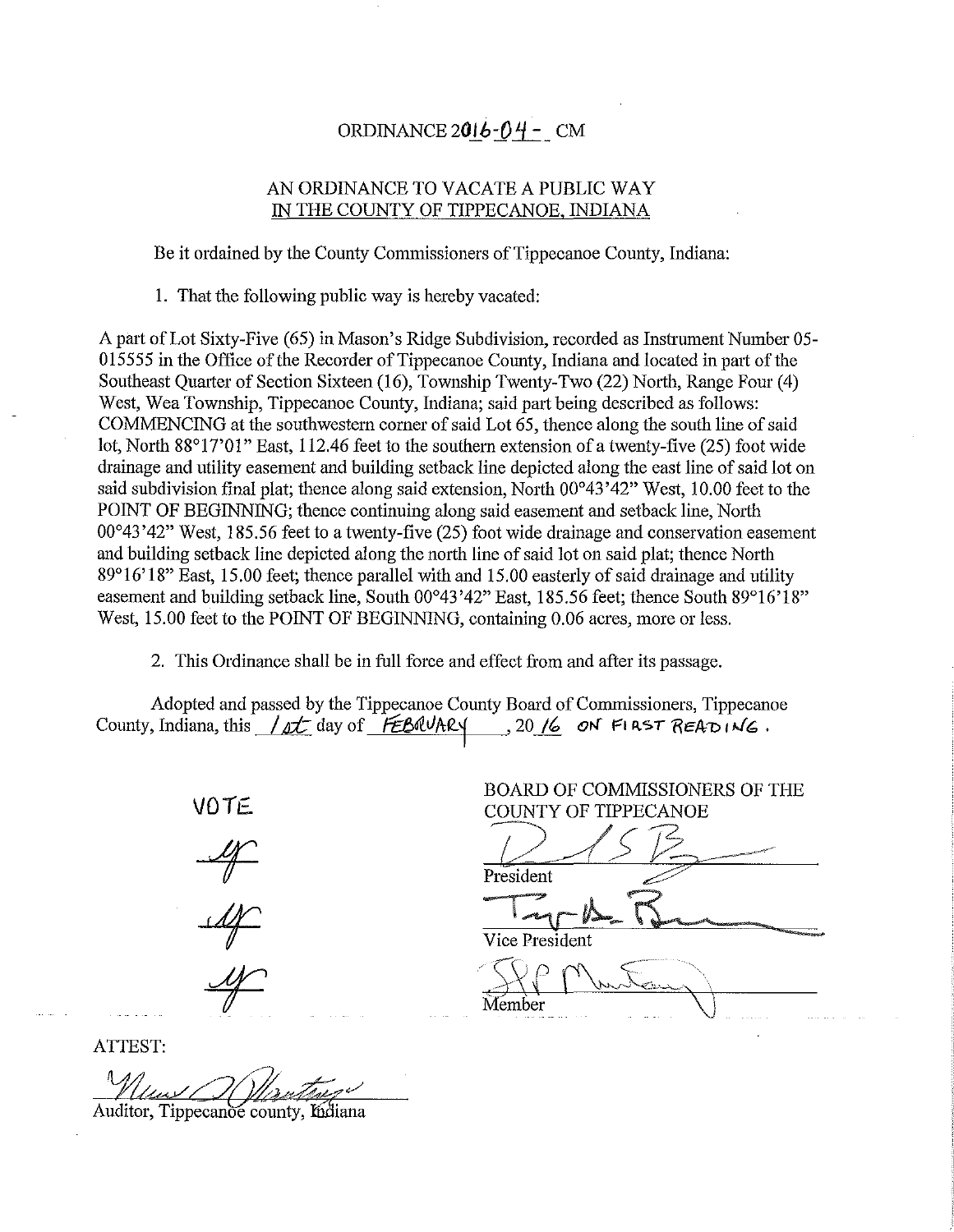Presented to the Board of Commissioners of Tippecanoe County, Indiana, and approved on second reading this *lat* day of *£BRV ARY*, 2016, by the following vote:

> BOARD OF COMMISSIONERS OF TIPPECANOE COUNTY

David S. Byers, President

Tracy A. Brown, Vice President

Thomas P. Murtaugh, Member

ATTEST:

VOTE

Robert Plantenga, Auditor of Tippecanoe County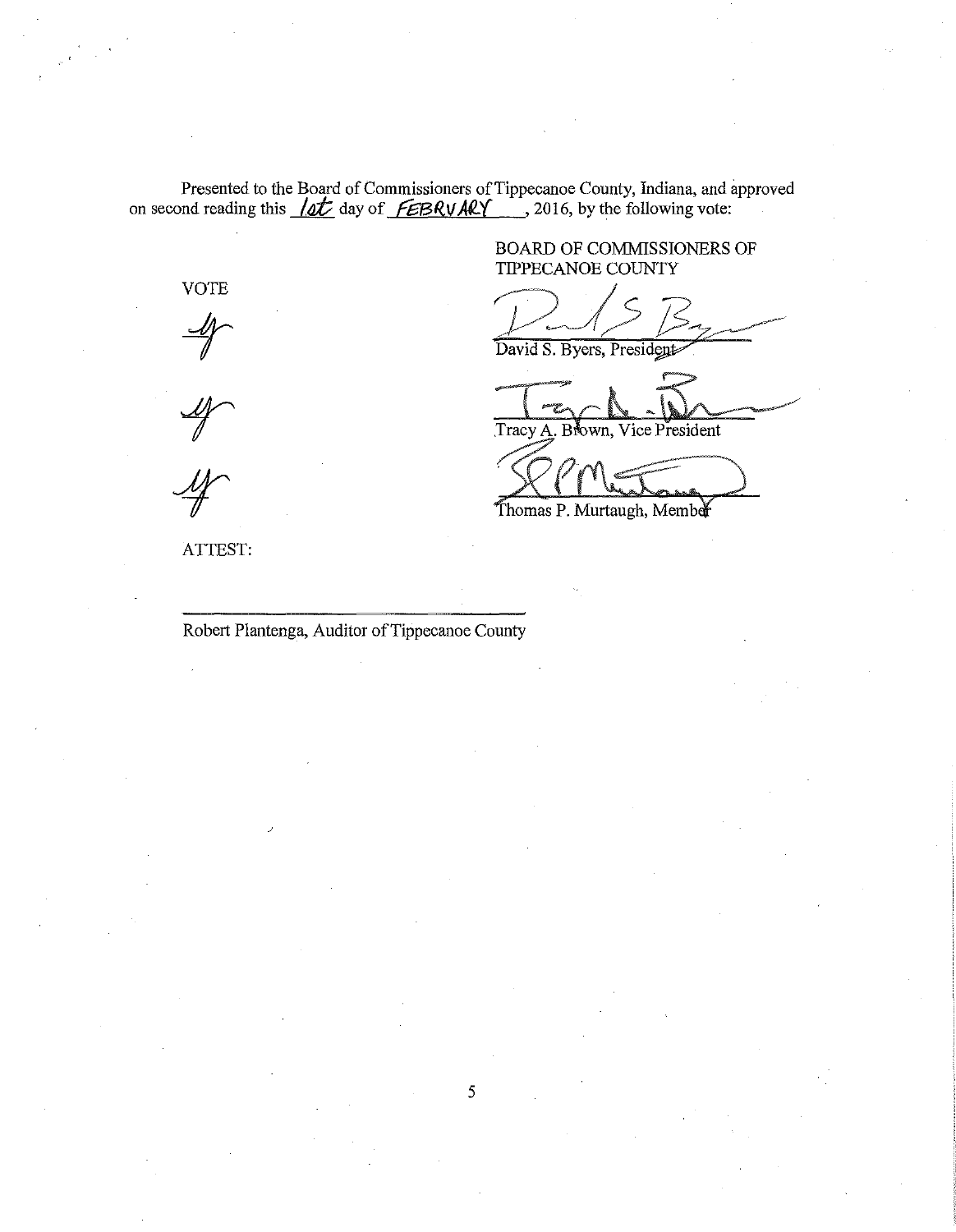# STATE OF INDIANA  $\rule{1em}{0.15mm}$  ) BEFORE THE BOARD OF COMMISSIONERS<br>)SS: OF TIPPECANOE COUNTY OF TIPPECANOE COUNTY

COUNTY OF TIPPECANOE  $\qquad \qquad$  )

JASON SCHEUMANN and ) ERICA SCHEUMANN, Petitioners.

## NOTICE OF HEARING ON A PETITION FOR PARTIAL VACATION OF A PUBLIC WAY (UTILITY AND DRAINAGE EASEMENT)

Notice is hereby given that the Commissioners of Tippecanoe County, Indiana will hold a

public hearing on the Petition of Jason Scheumann and Erica Scheumann to vacate a portion of a

public way described as follows:

A part of Lot Sixty-Five (65) in Mason's Ridge Subdivision, recorded as Instrument Number 05-015555 in the Office of the Recorder of Tippecanoe County, Indiana and located in part of the Southeast Quarter of Section Sixteen (16), Township Twenty-Two (22) North, Range Four (4) West, Wea Township, Tippecanoe County, Indiana; said part being described as follows:

COMMENCING at the southwestern corner of said Lot 65, thence along the south line of said lot, North 88°17'01" East, 112.46 feet to the southern extension of a twenty-five (25) foot wide drainage and utility easement and building setback line depicted along the east line of said lot on said subdivision final plat; thence along said extension, North 00°43'42" West, 10.00 feet to the POINT OF BEGINNING; thence continuing along said easement and setback line, Notih 00°43'42" West, 185.56 feet to a twenty-five (25) foot wide drainage and conservation easement and building setback line depicted along the north line of said lot on said plat; thence North 89°16'18" East, 15.00 feet; thence parallel with and 15.00 easterly of said drainage and utility easement and building setback line, South 00°43 '42" East, 185.56 feet; thence South 89°16'18" West, 15.00 feet to the POINT OF BEGINNING, containing 0.06 acres, more or less.

Said hearing will be conducted at  $10$  :00 *a*.m on the  $15$  day of  $\overline{6}$   $\overline{6}$ 

2016, at the Tippecanoe County Office Building, 20 North 3rd Street, Lafayette, Indiana.

ATTEST:

 $\Delta$ uditor, Tippecanoe County/Indiana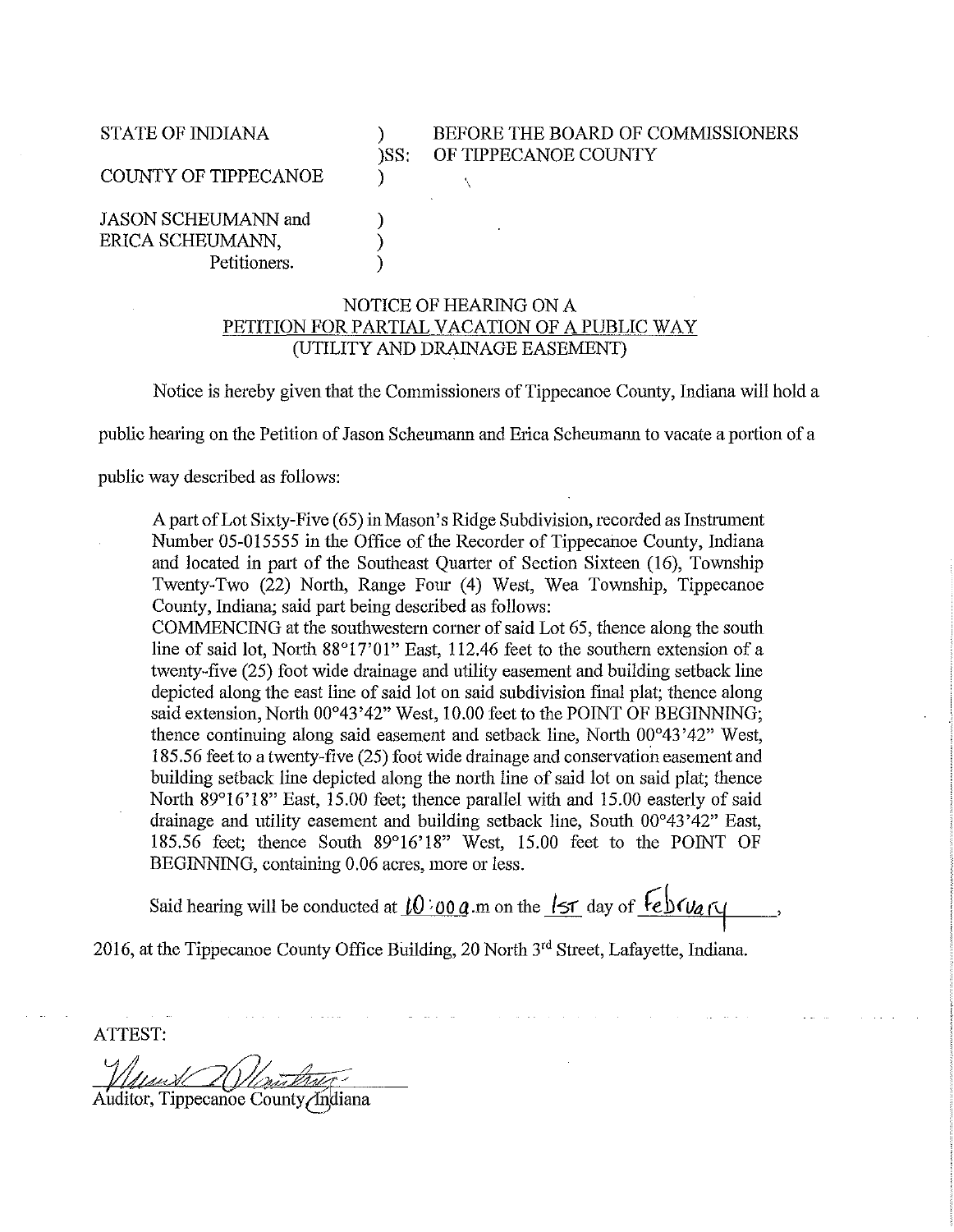STATE OF INDIANA  $\qquad \qquad$  ) BEFORE THE BOARD OF COMMISSIONERS<br>
)SS: OF TIPPECANOE COUNTY OF TIPPECANOE COUNTY

COUNTY OF TIPPECANOE )

JASON SCHEUMANN and ERICA SCHEUMANN, ) Petitioners.

## PETITION FOR PARTIAL VACATION OF PUBLIC WAY (UTILITY AND DRAINAGE EASEMENT)

Jason Scheumann and Erica Scheumann respectfully petition for the vacation of part of a certain easement along the East line of lot 65, Mason's Ridge Subdivision, Wea Township, Tippecanoe County, Indiana, as follows:

I. Petitioners own Lot 65 in Mason's Ridge Subdivision, located in Wea Township,

Tippecanoe County, Indiana.

2. The legal description for the portion of the utility and drainage easement that

Petitioners are requesting to be vacated is attached hereto as Exhibit A, and is accompanied by a

drawing marked as Exhibit B.

3. A list of the adjacent landowners is attached as Exhibit C.

4. The utilities that may have rights to the said easement, namely Tippecanoe County Surveyor, Vectren, Frontier Communications, Comcast, and Tipmont REMC, have consented to this petition, as evidenced by their consents attached as Exhibit D.

5. This partial vacation will not be detrimental to the public welfare, no person other than Petitioners will be directly affected by this vacation, and no person will be adversely affected thereby.

Petitioners therefore respectfully request that the Board of Commissioners of Tippecanoe County vacate the portion of the utility and drainage easement as shown on Exhibits A and B.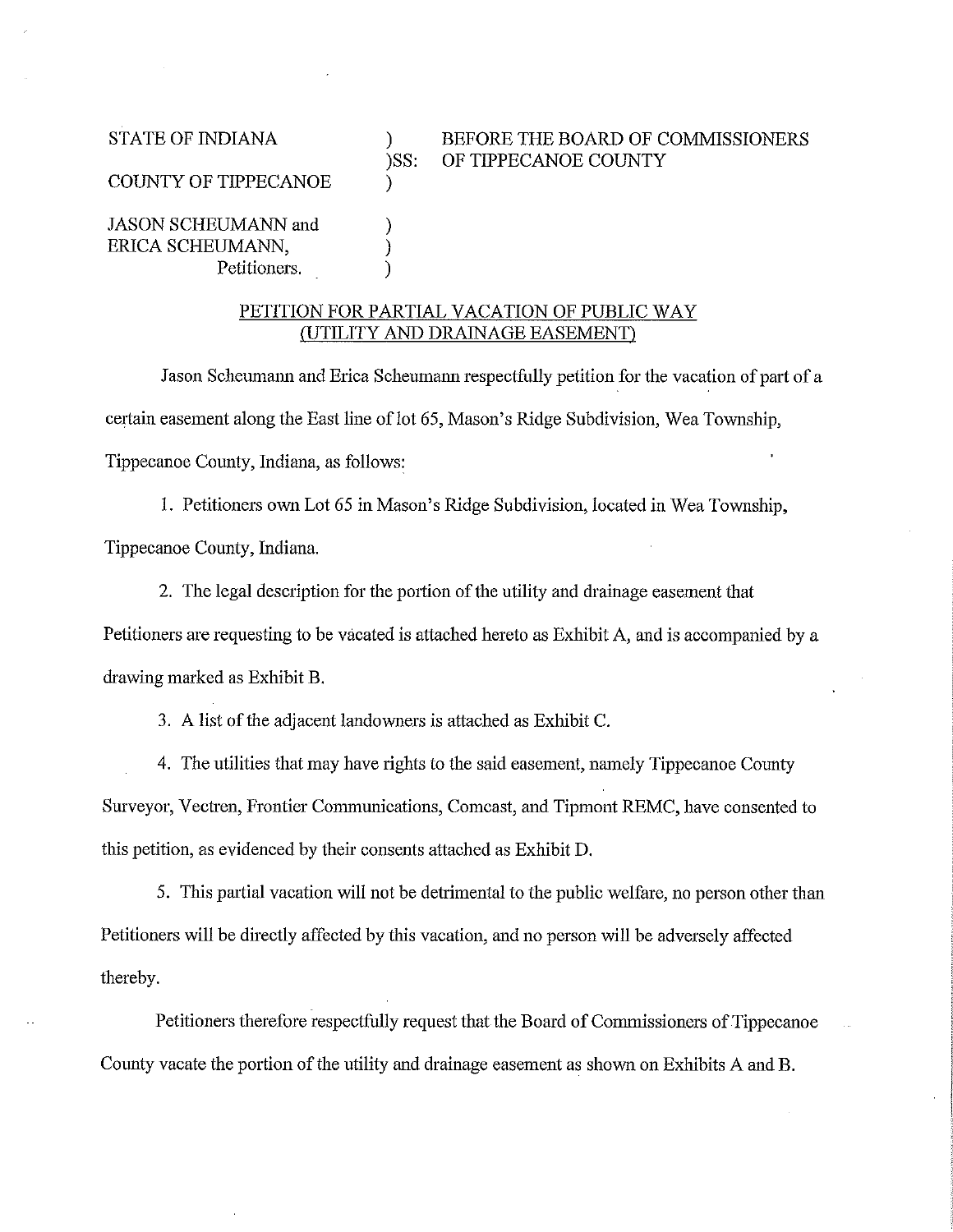Jason/Scheumann, Petitioner  $\bigcap$ 

Erica Scheumann, Petitioner

- Por JLW<br>#30207-41

Jerome L. Withered (1321-79) WITHERED BURNS, LLP 8 North Third Street, Suite 401 P.O. Box 499 Lafayette, IN 47902-0499 Telephone: (765) 742-1988 Fax No.: (765) 742-8774 E-mail: jwithered@witheredlaw.com Attorneys for Petitioners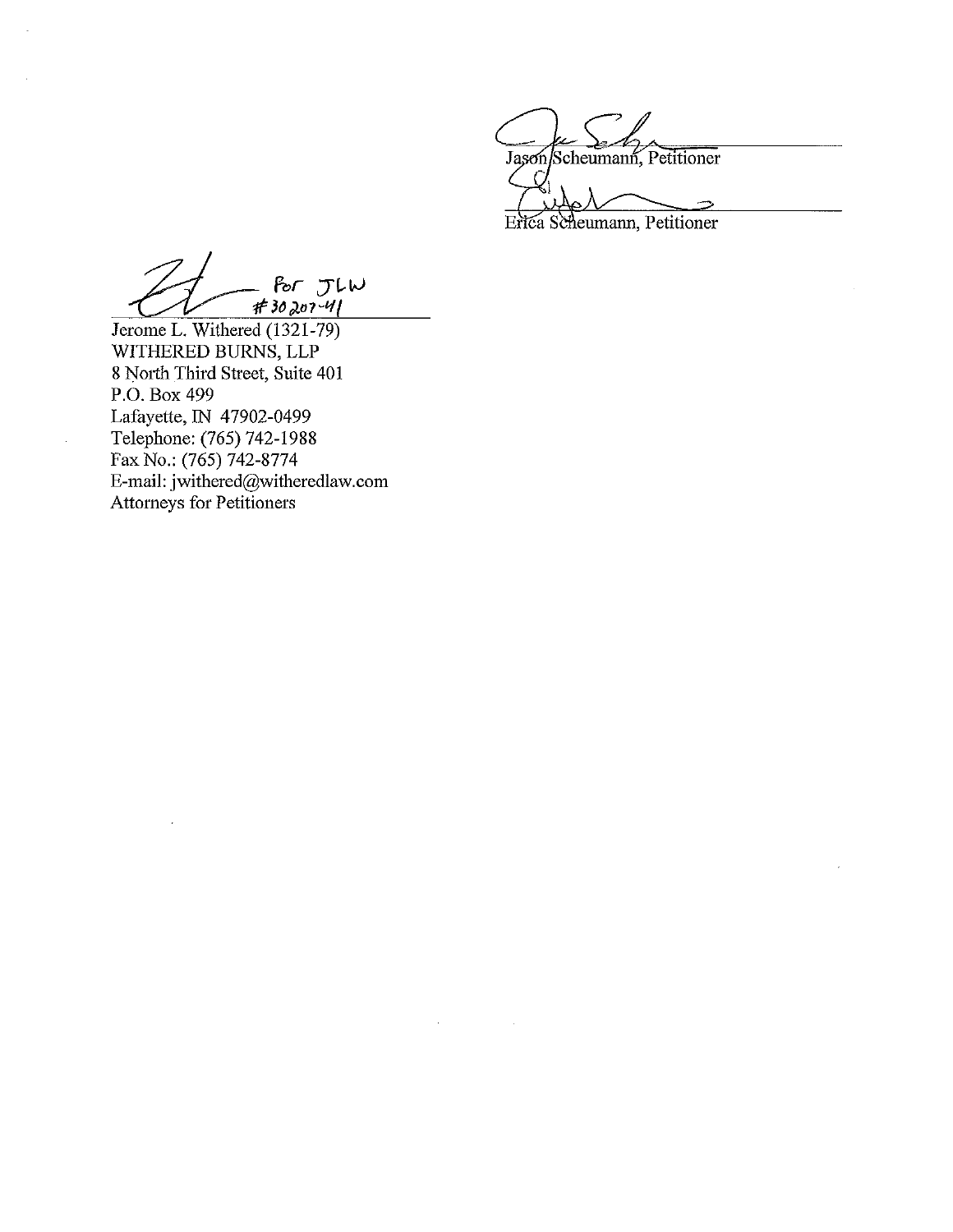## Legal Description - Easement Vacation

A part of Lot Sixty-Five (65) in Mason's Ridge Subdivision, recorded as Instrument Number 05-015555 in the Office of the Recorder of Tippecanoe County, Indiana and located in part of the Southeast Quarter of Section Sixteen (16), Township Twenty-Two (22) North, Range Four (4) West, Wea Township, Tippecanoe County, Indiana; said part being described as follows:

COMMENCING at the southwestern corner of said Lot 65, thence along the south line of said lot, North 88°17'01" East, 112.46 feet to the southern extension of a twenty-five (25) foot wide drainage and utility easement and building setback line depicted along the east line of said lot on said subdivision final plat; thence along said extension, North 00°43'42" West, 10.00 feet to the POINT OF BEGINNING; thence continuing along said easement and setback line, North 00°43'42" West, 185.56 feet to a twenty-five (25) foot wide drainage and conservation easement and building setback line depicted along the north line of said lot on said plat; thence North 89°16'18" East, 15.00 feet; thence parallel with and 15.00 easterly of said drainage and utility easement and building setback line, South 00°43'42" East, 185.56 feet; thence South 89°16'18" West, 15.00 feet to the POINT OF BEGINNING, containing 0.06 acres, more or less.

|         | EXHIBIT |
|---------|---------|
| tabbies |         |
|         |         |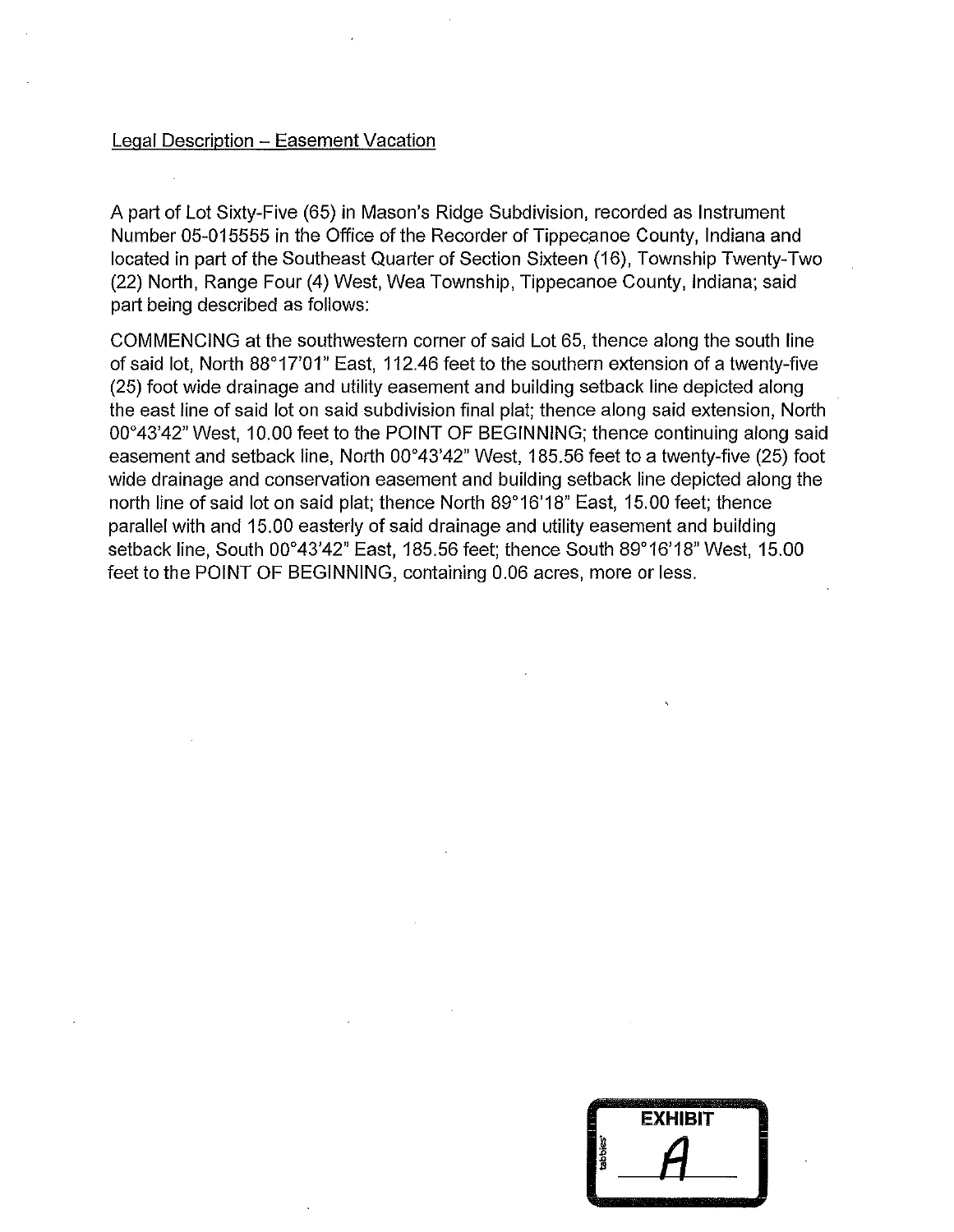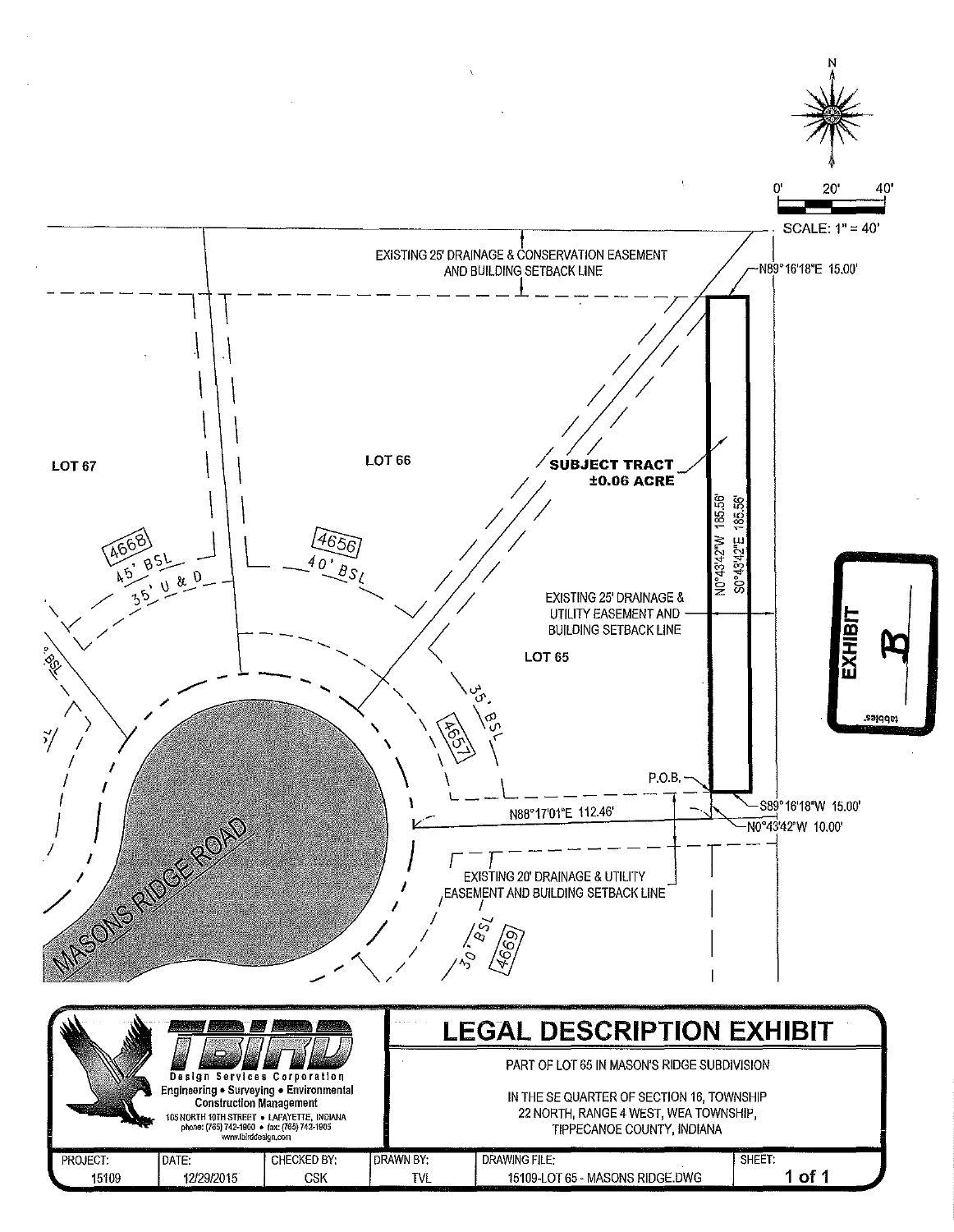# Exhibit C

# List of Adjacent Landowners

Shawn and Brenda Hill 4669 Masons Ridge Road Lafayette, IN 47909 Lot  $64$ 

Donna Yost 4656 Masons Ridge Road Lafayette, IN 47909 Lot 66

Jason and Erica Scheumann 4657 Masons Ridge Road Lafayette, IN 47909 Lots 44, 45

 $\Delta \sim 10^{-1}$  m



 $\alpha$  ,  $\alpha$  ,  $\beta$  ,  $\alpha$  ,  $\alpha$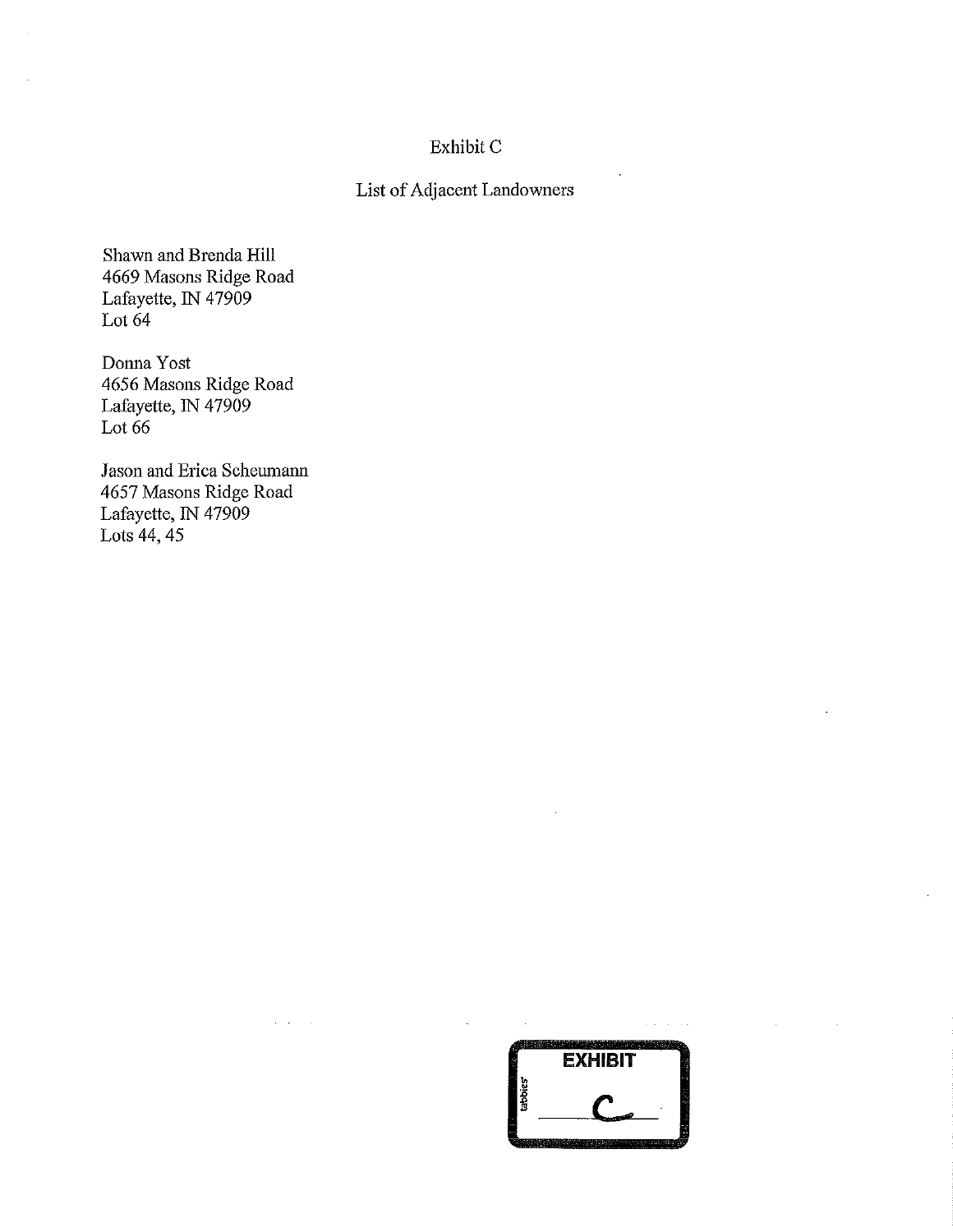*TIPPECANOE COUNTY SURVEYOR*  TIPPECANOE COUNTY OFFICE BUILDING .20 NORTH 3RD STREET LAFAYETTE, INDIANA 47901 Tel. (765) 423-9228 Fax (765) 423-9241 \$Urveyot@tippecanoe.in.g0v

December 10, 2015

Dear Mr. Scheumann,

This letter is to advise you that the Tippecanoe County Surveyor has reviewed your request to reduce the current  $25'$  Drainage Easement to a  $10'$  Drainage Easement on the eastern side of Lot 65 in Mason's Ridge Subdivision located in the SE  $\frac{1}{4}$  of Section 16, Twp 22 N, Range 4 W, also known as 4657 Mason's Ridge Road, Lafayette, Indiana. After review, this Office has no objection to your proposed reduction of the aforementioned Easement.

Please contact the Surveyor's Office if you need additional information.

Sincerely,

 $B$ ensle

Zachariah E. Beasley P.S. M.S. Tippecanoe County Sutveyar



G:\SURVEYOR\ExecSec\Correspondence\Surveyor\Public\Easement reduction Scheumann-Lot 65 Masons Ridge 12-10-15.doc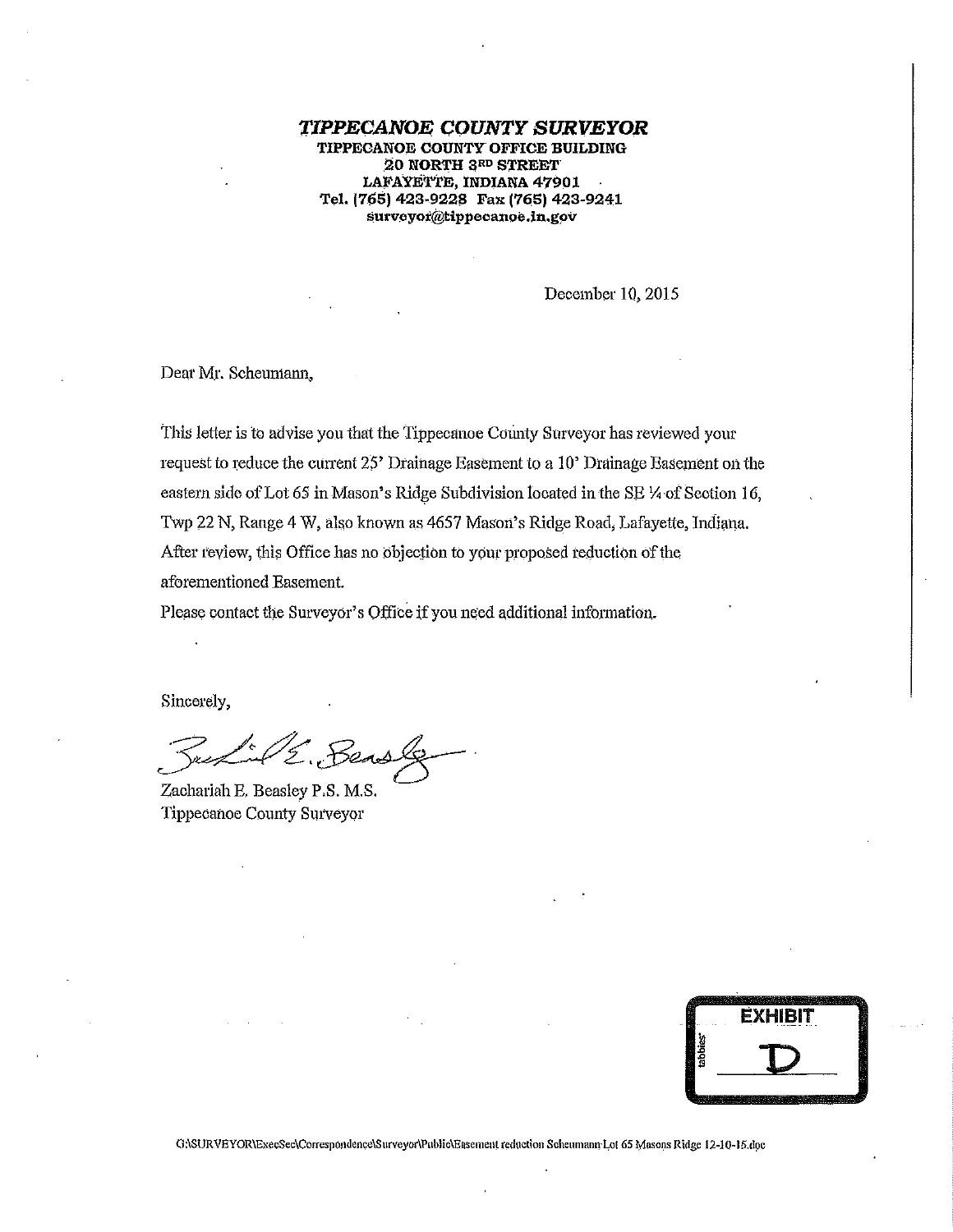

December 1, 2015

Mr. Jason Schumann 4657 Ridge Road Lafayette, Indiana 47909

Dear Mr. Scheumann,

This letter is to advise that Indiana Gas Company, Inc. d/b/a Vectren Energy Delivery of Indiana has reviewed your request to reduce the current 25' wide utility easement at the rear of your property to a 10' wide utility easement on lot number 65, in the Mason Ridge Subdivision, located in the SE Quarter of Section 16, Township 22 N, Range 4 W Lafayette, Indiana;

After review of the aforementioned utility easement we find that our company presently maintains no facilities in the area of this utility easement where you propose to reduce the width to 10' and therefore has no objection to your moving forward in reducing this  $25'$  utility easement to a  $10'$  width.

If you need additional assistance please call me.

Sincerely,

Kon Darken Ron Barker

**From-lhedeskof...** 

1. ' ! I

 $\prod_{i=1}^{\infty}$ 

Ronald R. Barker, SRIWA Land Services Indiana·Gas Company, Inc. d/b/a **Ve.Clrfen-Eilerg}'** Q~UYeiY \_QflijPiaQ~ 2345 East Main Street **Danvi!(a1 iN. 46122** 

812-231·6437 e-mall: *rharker@vectren.com*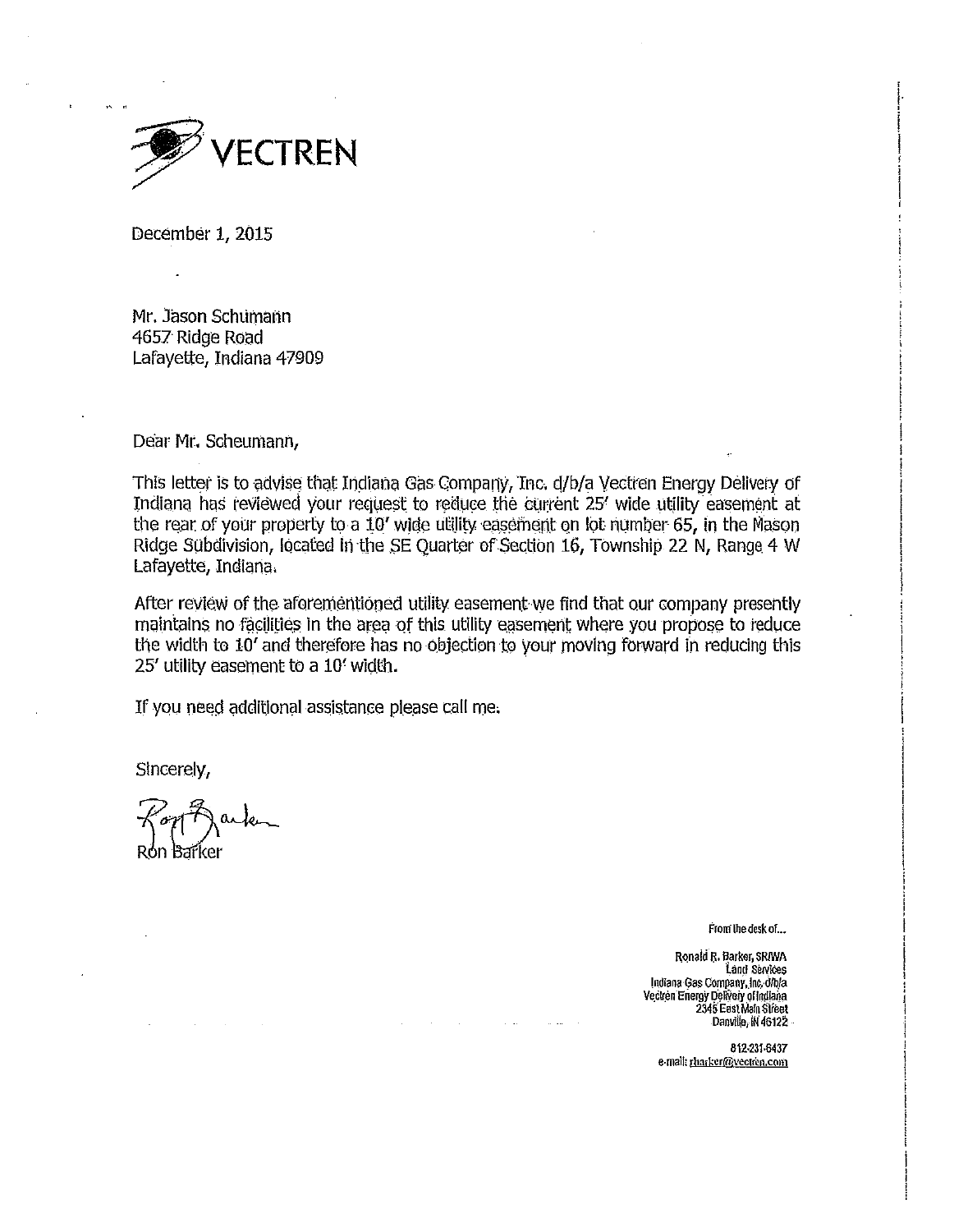## **Jason .. Scheumann**

**From: Sent: To:** 

 $\sim$  $\overline{a}$ 

Foster, Edward <Ted.Foster@ftr.com> Friday, December 04, 2015 9:16 AM Jason Scheumann **Subject:** RE: scheumann



December 4, 2015

Good morning Jason,

Per your request regarding the 25' easement along the eastern side of lot 65, 4657 Mason's Ridge Road, in the Mason's Ridge subdivision, Frontier Communications agrees to vacate a portion of the easement 15' wide for the length of the easement. The remaining 10' will remain available for future access by Frontier.

Please let me know if I can provide anything further.

Sincerely,

Ted A. Foster

Specialist Ehgineer - Network Engineering

Frontier Communications 765 423-3531 (o) 765 423-3570 (f} ted.fostet@ftr.com



*"I can help you!"* 

Like us on; http://www.Facebook.com/FrontierMidwest Follow us: http://www.Twitter.com/FrontierMidwest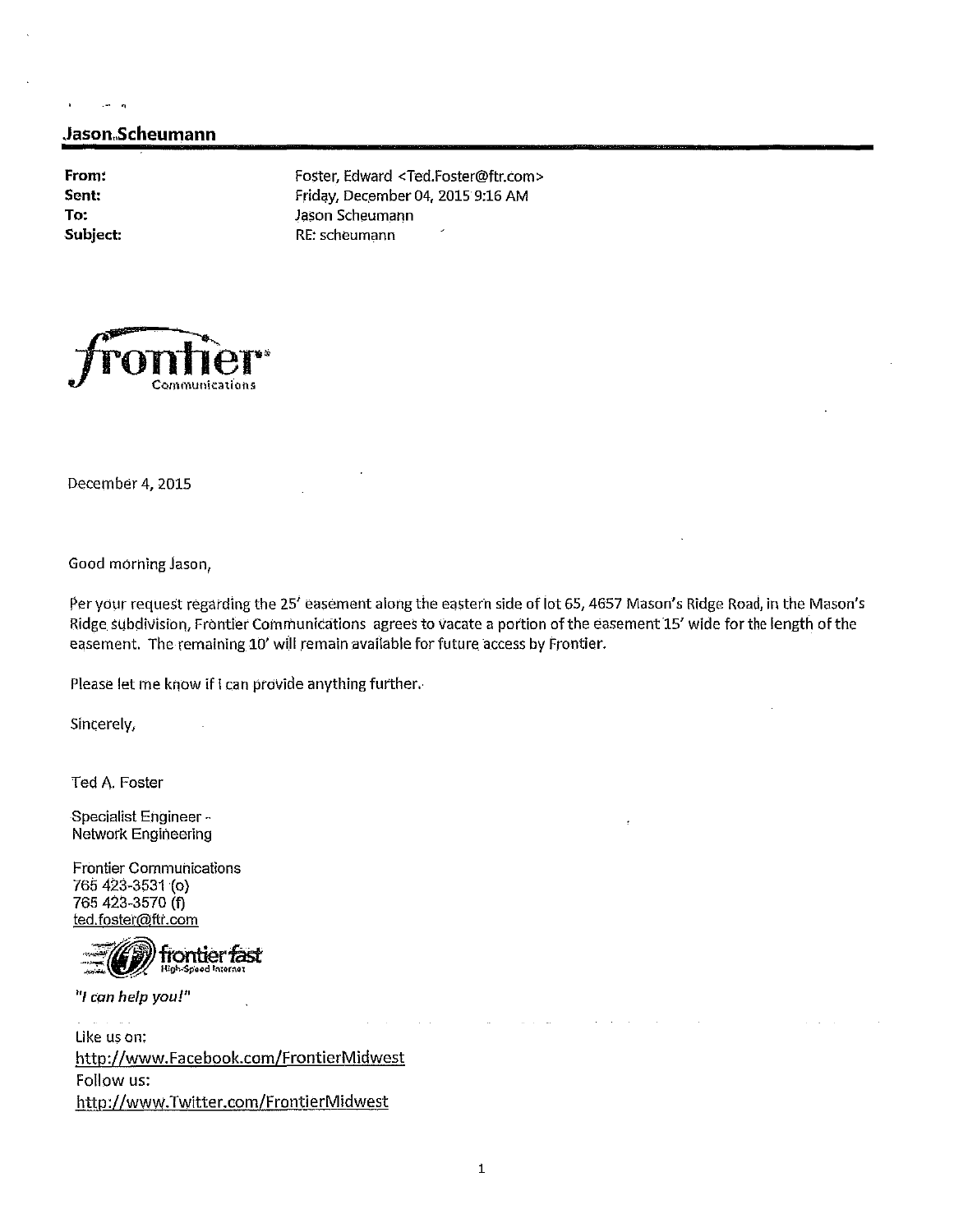

Comcast 720 Taylor Street Fort Wayne, IN. 46802

 $\frac{1}{2}$  ,  $\frac{1}{2}$  ,  $\frac{1}{2}$ 

Jason Scheumann 4657 Masons Ridge Road Lafayette, IN. 47909

Mr. Scheumann,

Comcast has no objections to the reduction of 25' easement down to 10' easement at the rear of Lot 65 - 4657 Mason's Ridge Road.

Sincerely,  $\sim$   $\rightarrow$   $\sim$ John ¢ayday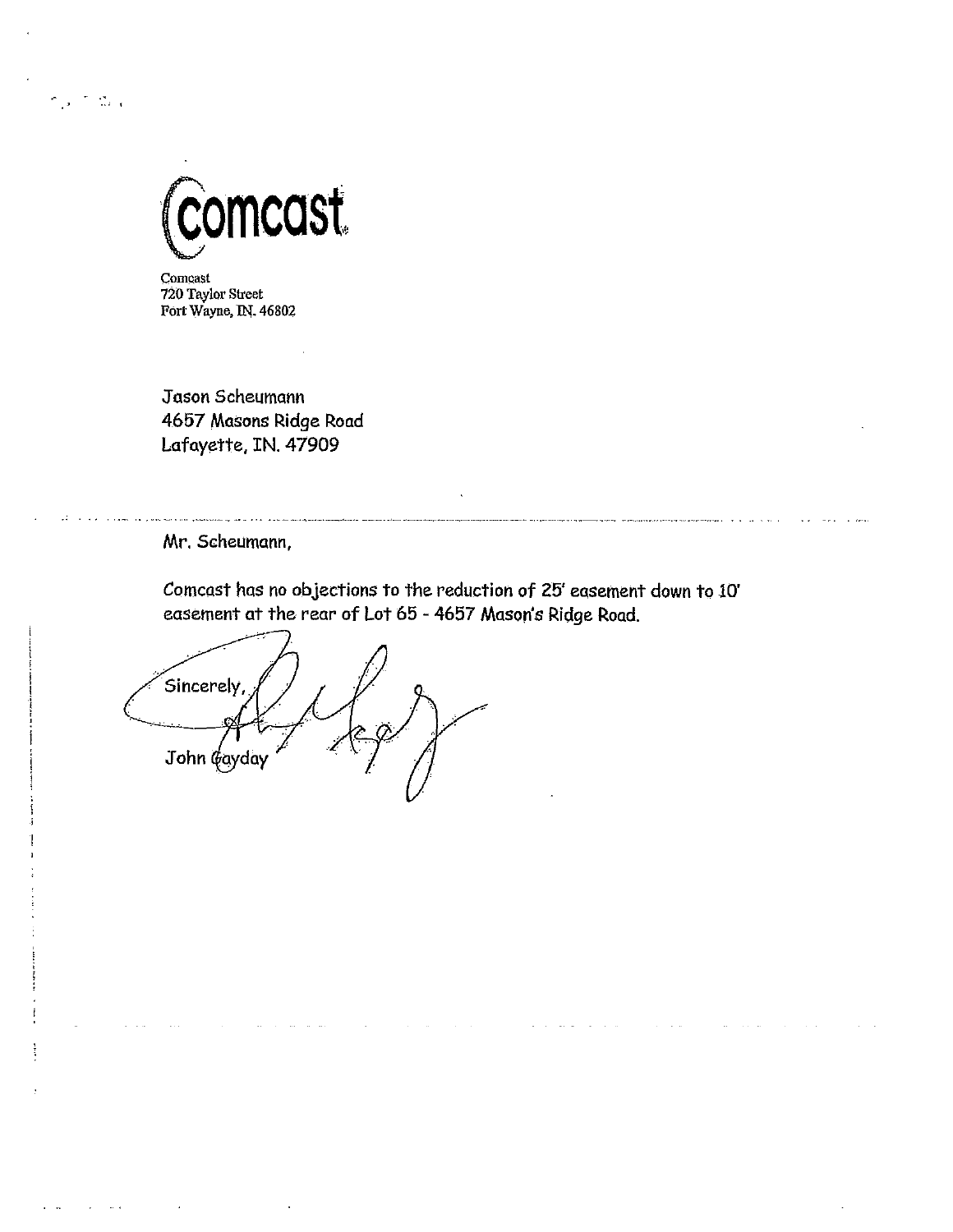

<sup>403</sup>*S* MAIN *ST* I PO BOX 20 I LINDEN IN 47955

800.726.3953 | Fax 765.339.3243 | www.tipmont.org

To Whom it may Concern,

At the request of property owner Jason Scheumann, located at 4657 Masons Ridge Road, otherwise known as lot 65 Masons Ridge. Tipmont REMC is not opposed to the reduction of an easement located at the rear of said property. The existing utility easement is currently 25' and proposed easement would be 10' as show;



The reduction of said easement wallld not affect Tipmont REMC at this time nor in the foreseen future, as our facilities are located near the front of the property or as shown the western edge.

If there are any further questions regarding this, please feel free to contact me.

Thanks Joseph Kline Engineering Supervisor Tipmont REMC 756-426-6170 jkline@tipmont.org **If/ 'JS"** */7,pr* **t:'**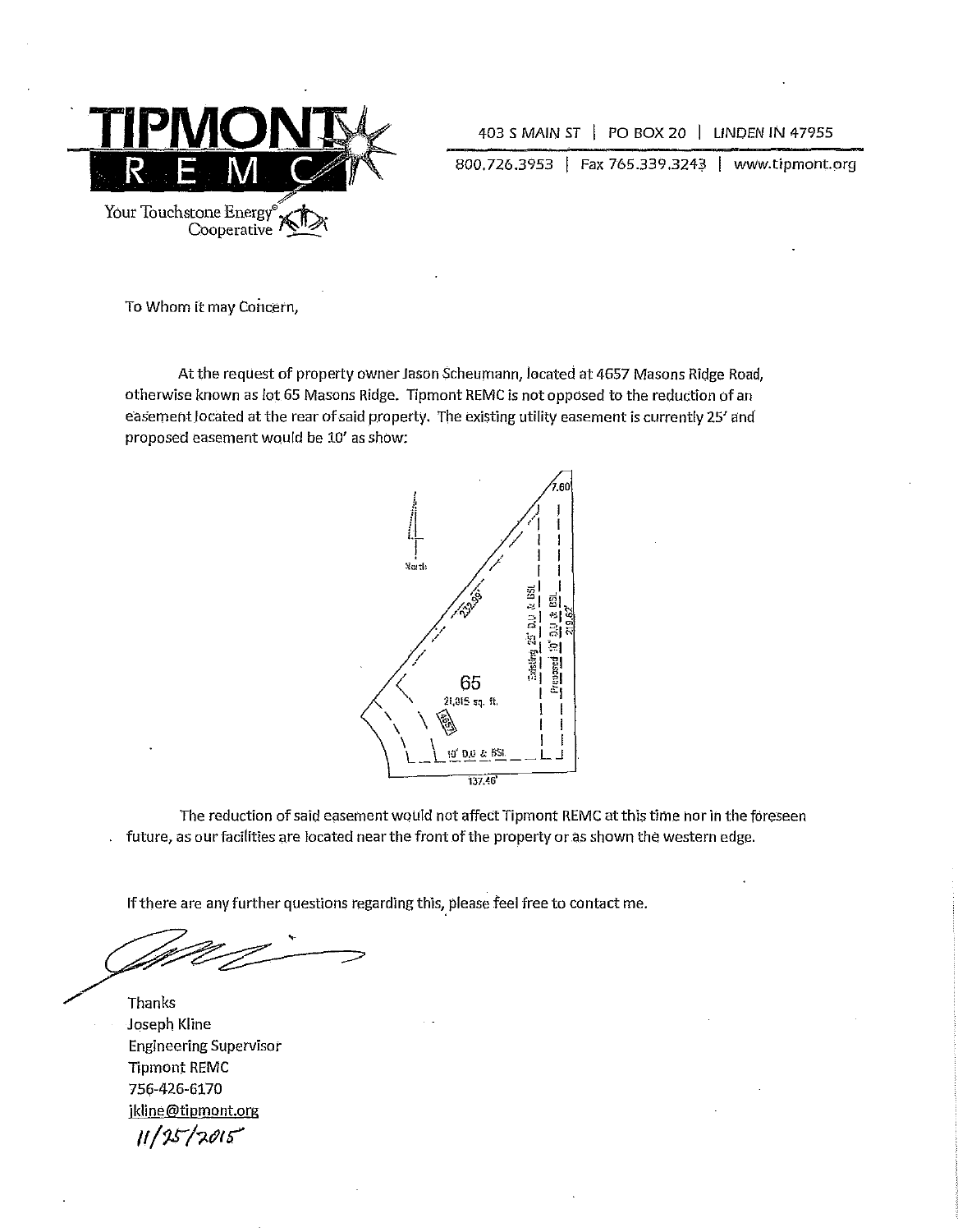# OURNAL & COURI **DIAGROUF** A GANNETT COMPANY

# PUBLISHER'S AFFIDAVIT

STATE OF INDIANA County of Tippecanoe,  $\}$  ss: }

#### \$ 239.44

STATE OF INDIANA (STECHAM STATE BOARD OF<br>COUNTY OF TIPPECANOE ) TIPPECANOE COUNTY<br>JASON SCHEUMANN and ERICA SCHEUMANN, Petitioners. (STECHAMING ON APOTTCE OF HEARING ON APTITION OF A PUBLIC WAS<br>NOTICE OF HEARING ON A PETIT way described as follows:<br>A part of Lot Sixty-Five (65) in Mason's Ridge Subdivision, recorded<br>As Instrument Number 05-015555 in the Office of the Recorder of<br>Tippecanoe County, Indiana and located in part of the Southeast east line of said lot on said subdivision final plat; thence along said<br>extension, North 00043742<sup>2</sup> West, 10.00 feet to the POINT OF<br>BEGINNING; thence continuing along said easement and setback<br>line, North 00043742<sup>2</sup> Wes said hearing will be conducted at 10:00 a.m. on the 1st day of February, 2016, at the Tippecanoe County Office Building, 20 North 3rd Street, Lafayette, Indiana. ATTEST: Bob Plantenga<br>Auditor, Tippecanoe County, Indiana<br>(UC - 1/14/16 - 0000987732)

Personally appeared before me, a notary public in and for said county and state, the undersigned Rafatou Apoudjak\_ who, being duly sworn, says

that he/she is a clerk of the Lafayette Journal & Courier a newspaper of general circulation printed and published in the English Language in the City of Lafayette in state and county afore-said, and that the printed matter attached hereto is a true copy, which was duly published in said paper for 3 time(s), the date(s) of publication as follows: 12/31/15, 1/7/16 & 1/14/16,

# Acct# LAF-99690 Order#000987732

Subscribed and sworn to before me, this 14 day of January, 2016\_

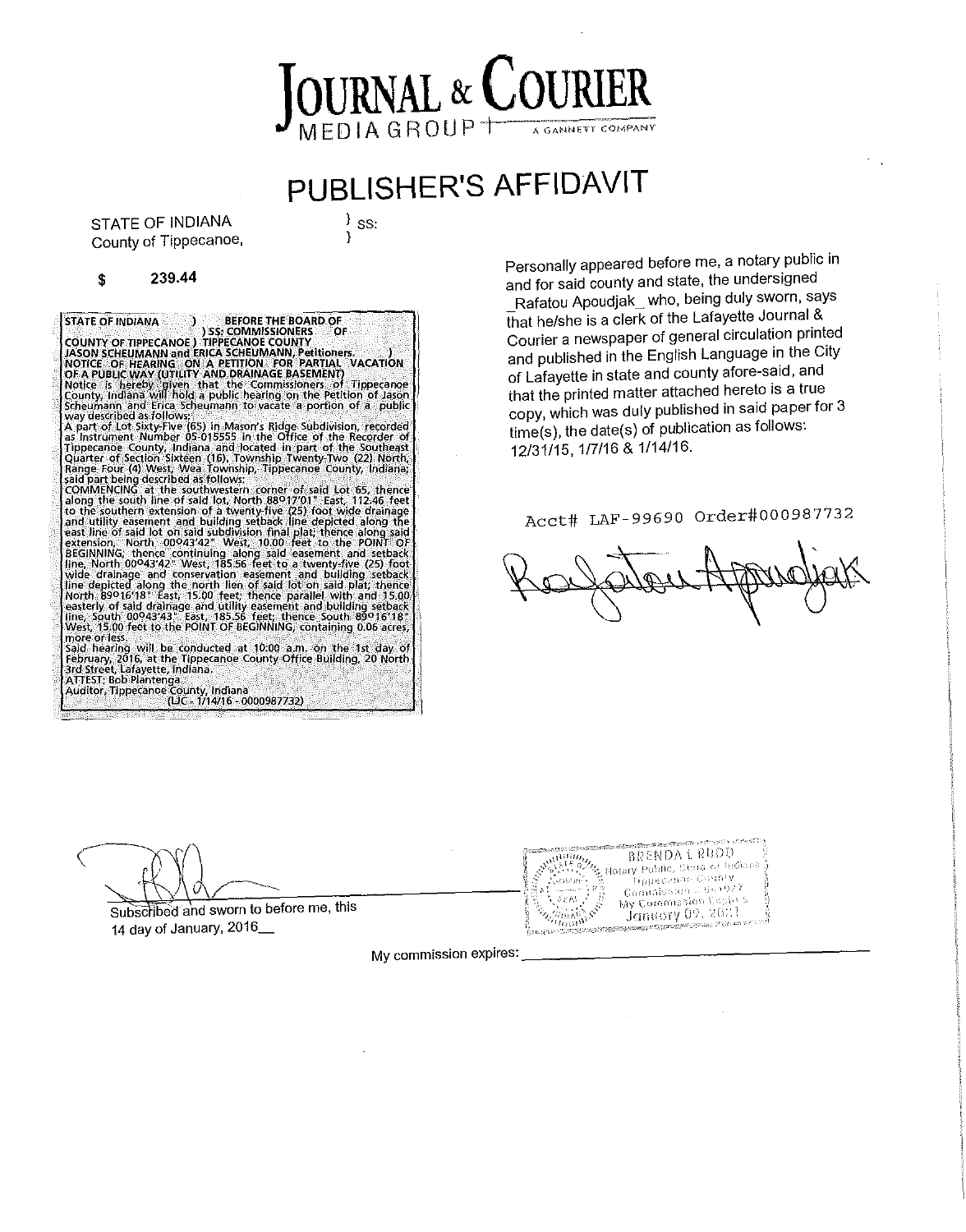| 7<br>8 | US<br>6日<br>Donis<br>Horici<br>(Endorsen<br>Restricter<br>(Endorsen            | والقويد<br>SENDER: <i>complete this section</i><br>■ Complete items 1, 2, and 3. Also complete<br>item 4 if Restricted Delivery is desired.<br><b>■</b> Print your name and address on the reverse<br>so that we can return the card to you.<br>Attach this card to the back of the mailpiece,<br>or on the front if space permits.<br>1. Article Addressed to:<br>$BReltur$ Mr and Mrs Shaws $H$ .<br>4669 Masons Ridge Road<br>La foyette av 47909 | <b>COMPLETE THIS SECTION ON DELIVERY</b><br>A. Signe}ture -<br>$\square$ Agent<br>Addressee<br>B. Received by Printed Name)<br>C. Date of Delivery<br><u> 14-16-</u><br>$\Box$ Yes<br>D. Is delivery address different from item 1?<br>□ No<br>If YES, enter delivery address below: | ird Street, Suite 401<br>P.O. Box 499<br>Indiana 47902-0499<br>88 Fax (765) 742-8774<br>witheredlaw.com |
|--------|--------------------------------------------------------------------------------|------------------------------------------------------------------------------------------------------------------------------------------------------------------------------------------------------------------------------------------------------------------------------------------------------------------------------------------------------------------------------------------------------------------------------------------------------|--------------------------------------------------------------------------------------------------------------------------------------------------------------------------------------------------------------------------------------------------------------------------------------|---------------------------------------------------------------------------------------------------------|
|        | Total Po<br>Sent To<br>Mr ar<br>Street & Ai<br>or PO Box<br>City, State<br>レーナ | 2. Article Number                                                                                                                                                                                                                                                                                                                                                                                                                                    | 3. Service Type<br><b>El</b> Certified Mall <sup>®</sup><br>□ Priority Mail Express"<br>$\Box$ Registered<br><b>LI-Return Receipt for Merchandise</b><br>$\square$ Insured Mail<br>□ Collect on Delivery<br>4 Flestricted Dalivery? (Extra Fee)<br>$\square$ Yes                     |                                                                                                         |
|        | <b>PSHOIM</b>                                                                  | 7014<br>(Transfer from service label)<br>PS Form 3811, July 2013                                                                                                                                                                                                                                                                                                                                                                                     | 4354<br>9365<br>2870<br>0000<br>Domestic Return Receipt                                                                                                                                                                                                                              |                                                                                                         |
|        |                                                                                | Mr. and Mrs. Shawn Hill<br>4669 Masons Ridge Road<br>Lafayette, IN 47909                                                                                                                                                                                                                                                                                                                                                                             |                                                                                                                                                                                                                                                                                      |                                                                                                         |

Dear Mr. and Mrs. Hill:

Certified Mail

This firm represents your neighbors, Jason and Erica Scheumann. The Scheumanns wish to vacate 15 feet of the 25 foot easement at the back of their property so they can put in a swimming pool.

I am enclosing a copy of the petition and Notice of Hearing. All the utitlies have consented to this vacation. Hearing on the Scheumanns' request is scheduled for Monday, February 1, 2016 at IO a.m. before the Tippecanoe County Commissioners.

If you have any questions, the Scheumanns or I would be happy to answer them. If you are willing to consent in writing to this petition, please notify the Scheumanns or me. Thank you.

Sincerely,

 $\mathbb{R}^{'}$  $%$ 

Jerome L. Withered

JLW:br enclosures xc: Mr. and Mrs. Jason Scheumann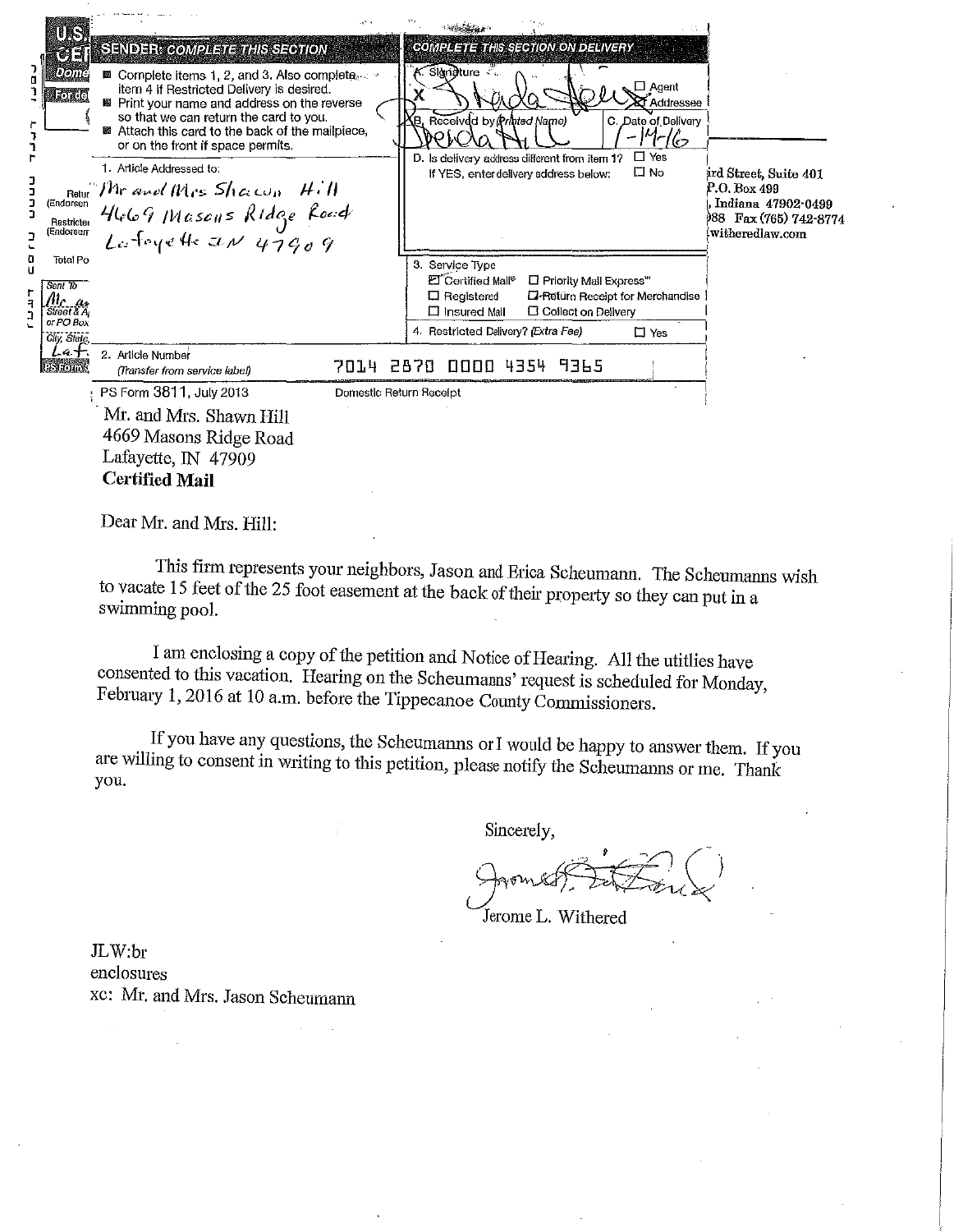TO: Tippecanoe County Board of Commissioners

I have received the petition of Jason and Erica Scheumann for partial vacation of a public way/drainage and utility easement, and have also received the Notice of Hearing on their petition which is scheduled for February 1, 2016.

I hereby consent to the petition, and the partial vacation of the drainage and utility easement as requested by Jason and Erica Scheumann.

I 1 */!1,:;J,U (;* 

Shawn Hill

Bunda Hell

4669 Masons Ridge Road Lafayette, IN 47909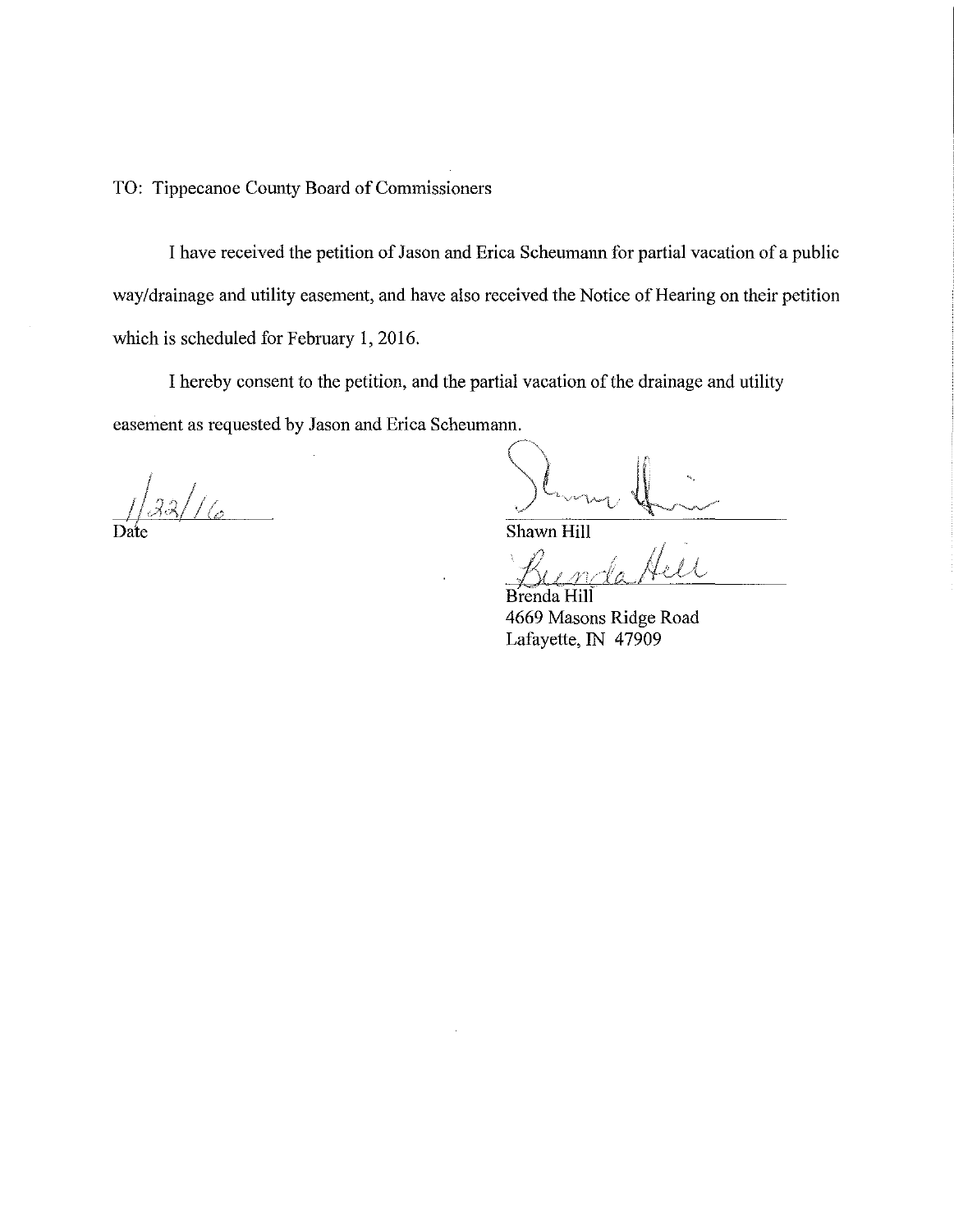147902 . ' i' I **COMPLETE THIS SECTION ON DELIVERY** SENDER: COMPLETE THIS SECTION ! A. Signature \ Ill Complete items 1, 2, and 3. Also complete I item 4 if Restricted Delivery Is desired. D Agent  $x = 1$ D Addressee . **E** Print your name and address on the reverse so that we can return the card to you. B. Received by (Printed Name)  $\Box$  C, Date of Delivery Attach this card to the back of the mallpiece, or on the front if space permits. D, Is delivery address different from Item 1?  $\Box$  Yes<br>3 If YES, enter delivery address below:  $\Box$  No 1. Article Addressed to: If YES, enter delivery address below; *Donne* Yost *'l-1.,St.p* f\1c.sms ,<.;,l(f [2,,,4 L .. fc '/&-1-t' -::J, *;V 11 19 o c;*  3. Service Type D'Gertilled Mall<sup>o</sup> D Priority Mall Express" D Registered B"Refu;n Receipt for Merchandise · D Insured Mall  $\square$  Collect on Delivery 4. Restricted Delivery? (Extra Fee) DYes 2. Article Number<br>(Transfer from service label) {Transfer from service label) 7014 2870 DODD 4354 9372 PS Form 3811, July 2013 Domestic Returh Receipt  $h$ **TD2 1492**  $\ddot{m}_{\rm B}$ **SSSTESS** =- ig<br>DOOD =<br>= rin.<br>1 إ *بالأباليا*<br>إ  $hSEh$ **RETURN TO SENDER** |<br>|<br>|<br>|<br>|<br>|<br>|<br><br>| 5755 I Ms. Donna Yost  $\ddot{\epsilon}$  $\tilde{\mathbf{z}}_{\parallel}$ *:.==* Ill ::: - ~ I - --  $\mathbf{z}$  |  $51/3770$ الدهري وجلول *,)*